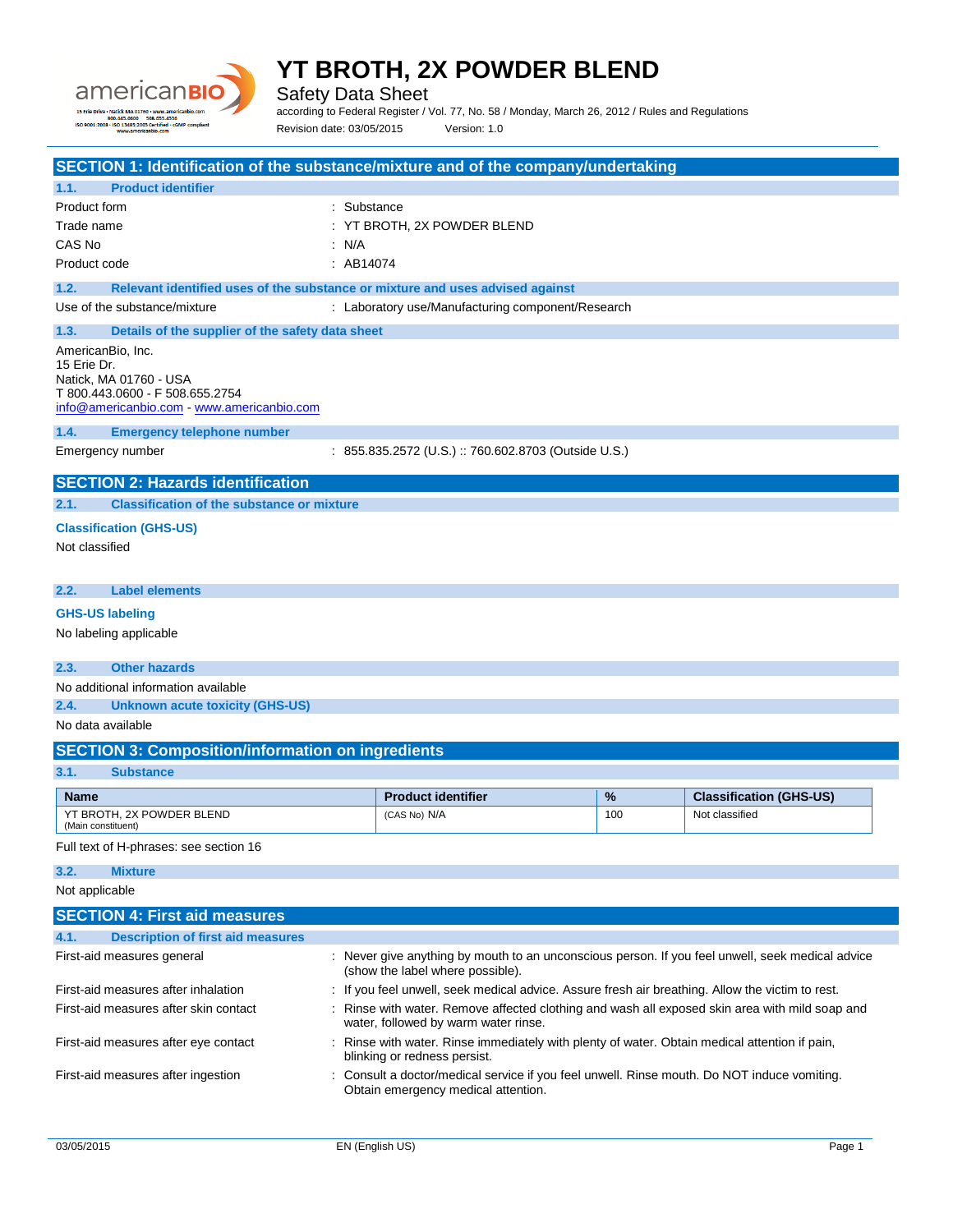Safety Data Sheet

according to Federal Register / Vol. 77, No. 58 / Monday, March 26, 2012 / Rules and Regulations

| 4.2.<br>Most important symptoms and effects, both acute and delayed         |                                                                                                                                                                                                                |
|-----------------------------------------------------------------------------|----------------------------------------------------------------------------------------------------------------------------------------------------------------------------------------------------------------|
| Symptoms/injuries                                                           | : Not expected to present a significant hazard under anticipated conditions of normal use.                                                                                                                     |
| 4.3.                                                                        | Indication of any immediate medical attention and special treatment needed                                                                                                                                     |
| No additional information available                                         |                                                                                                                                                                                                                |
| <b>SECTION 5: Firefighting measures</b>                                     |                                                                                                                                                                                                                |
| 5.1.<br><b>Extinguishing media</b>                                          |                                                                                                                                                                                                                |
| suitable extinguishing media                                                | : Alcohol-resistant foam. Water spray. Dry chemical powder. Carbon dioxide. Foam. Dry powder.                                                                                                                  |
|                                                                             | Carbon dioxide. Water spray. Sand.                                                                                                                                                                             |
| Unsuitable extinguishing media                                              | : Do not use a heavy water stream.                                                                                                                                                                             |
| 5.2.<br>Special hazards arising from the substance or mixture               |                                                                                                                                                                                                                |
| No additional information available                                         |                                                                                                                                                                                                                |
| 5.3.<br><b>Advice for firefighters</b>                                      |                                                                                                                                                                                                                |
| Firefighting instructions                                                   | : Use water spray or fog for cooling exposed containers. Exercise caution when fighting any<br>chemical fire. Avoid (reject) fire-fighting water to enter environment.                                         |
| Protection during firefighting                                              | : Do not enter fire area without proper protective equipment, including respiratory protection.                                                                                                                |
|                                                                             |                                                                                                                                                                                                                |
| <b>SECTION 6: Accidental release measures</b>                               |                                                                                                                                                                                                                |
| 6.1.<br>Personal precautions, protective equipment and emergency procedures |                                                                                                                                                                                                                |
| 6.1.1.<br>For non-emergency personnel                                       |                                                                                                                                                                                                                |
| Protective equipment                                                        | : Protective clothing.                                                                                                                                                                                         |
| Emergency procedures                                                        | : Evacuate unnecessary personnel.                                                                                                                                                                              |
| 6.1.2.<br>For emergency responders                                          |                                                                                                                                                                                                                |
| Protective equipment                                                        | : Equip cleanup crew with proper protection.                                                                                                                                                                   |
| Emergency procedures                                                        | : Ventilate area.                                                                                                                                                                                              |
| 6.2.<br><b>Environmental precautions</b>                                    |                                                                                                                                                                                                                |
|                                                                             | Avoid release to the environment. Prevent entry to sewers and public waters. Notify authorities if liquid enters sewers or public waters.                                                                      |
| 6.3.<br>Methods and material for containment and cleaning up                |                                                                                                                                                                                                                |
| For containment                                                             | : Contain leaking substance.                                                                                                                                                                                   |
| Methods for cleaning up                                                     | : Take collected spill to manufacturer/competent authority. Soak up spills with inert solids, such as<br>clay or diatomaceous earth as soon as possible. Collect spillage. Store away from other<br>materials. |
| 6.4.<br><b>Reference to other sections</b>                                  |                                                                                                                                                                                                                |
| See Heading 8. Exposure controls and personal protection.                   |                                                                                                                                                                                                                |
| <b>SECTION 7: Handling and storage</b>                                      |                                                                                                                                                                                                                |
| 7.1<br><b>Precautions for safe handling</b>                                 |                                                                                                                                                                                                                |
| Precautions for safe handling                                               | : Wash hands and other exposed areas with mild soap and water before eat, drink or smoke and<br>when leaving work. Provide good ventilation in process area to prevent formation of vapor.                     |
| Conditions for safe storage, including any incompatibilities<br>7.2.        |                                                                                                                                                                                                                |
| Storage conditions                                                          | : Keep only in the original container in a cool, well ventilated place away from : Direct sunlight.<br>Keep container closed when not in use.                                                                  |
| Incompatible products                                                       | : Strong bases. strong acids.                                                                                                                                                                                  |
| Incompatible materials                                                      | : Sources of ignition. Direct sunlight.                                                                                                                                                                        |
| 7.3.<br><b>Specific end use(s)</b>                                          |                                                                                                                                                                                                                |
| No additional information available                                         |                                                                                                                                                                                                                |
| <b>SECTION 8: Exposure controls/personal protection</b>                     |                                                                                                                                                                                                                |
| <b>Control parameters</b><br>8.1.                                           |                                                                                                                                                                                                                |
| No additional information available                                         |                                                                                                                                                                                                                |
|                                                                             |                                                                                                                                                                                                                |
| 8.2.<br><b>Exposure controls</b>                                            |                                                                                                                                                                                                                |
| Personal protective equipment                                               | : Avoid all unnecessary exposure.                                                                                                                                                                              |
| Hand protection                                                             | : Wear protective gloves.                                                                                                                                                                                      |
| 03/05/2015                                                                  | EN (English US)<br>2/5                                                                                                                                                                                         |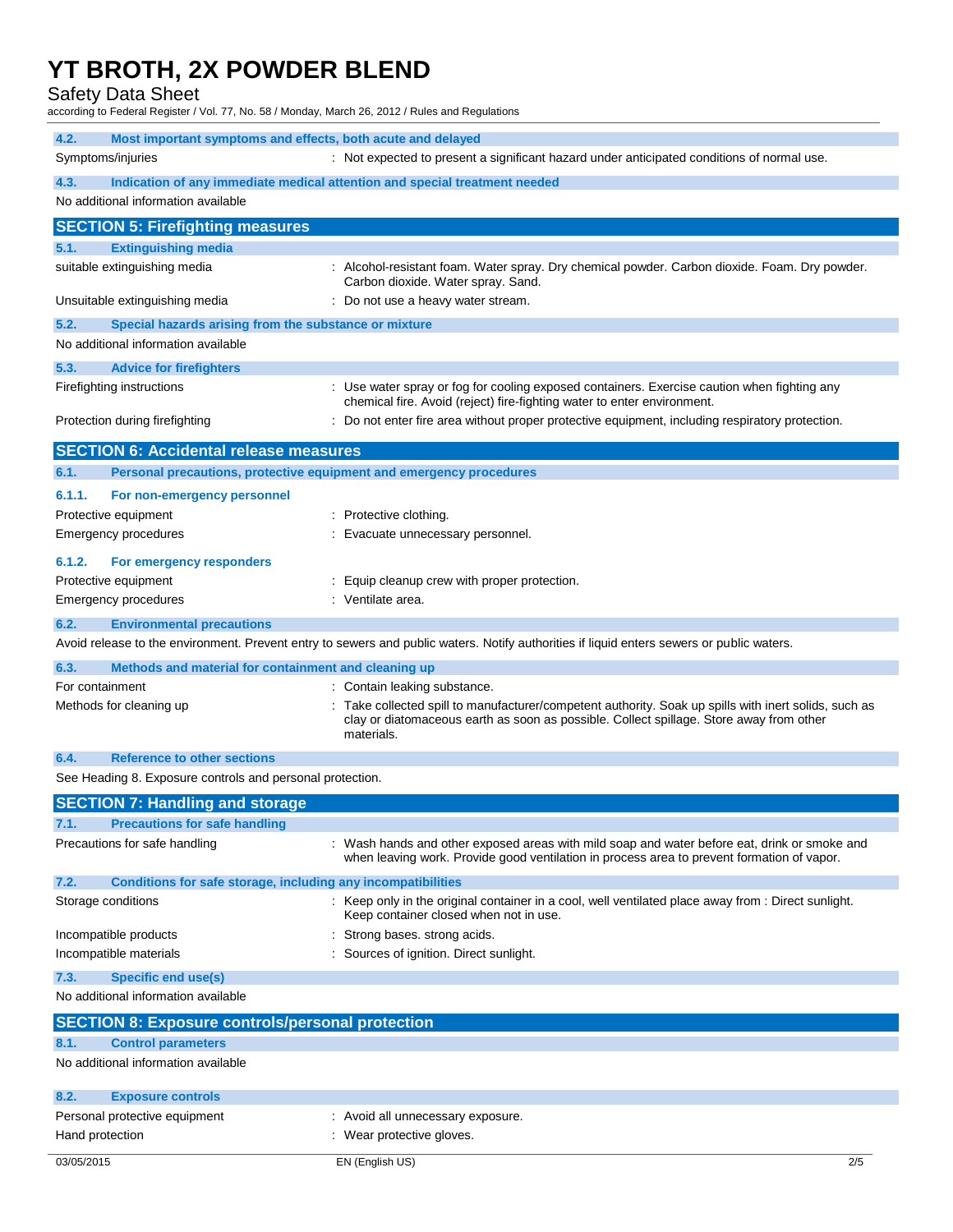### Safety Data Sheet

according to Federal Register / Vol. 77, No. 58 / Monday, March 26, 2012 / Rules and Regulations

| Eye protection         | : Chemical goggles or safety glasses.     |
|------------------------|-------------------------------------------|
| Respiratory protection | : Wear approved mask.                     |
| Other information      | : When using, do not eat, drink or smoke. |

## **SECTION 9: Physical and chemical properties**

| 9.1.                    | Information on basic physical and chemical properties |                   |
|-------------------------|-------------------------------------------------------|-------------------|
| Physical state          |                                                       | Solid             |
| Color                   |                                                       | Light beige.      |
| Odor                    |                                                       | characteristic.   |
| Odor threshold          |                                                       | No data available |
| рH                      |                                                       | No data available |
|                         | Relative evaporation rate (butyl acetate=1)           | No data available |
| Melting point           |                                                       | No data available |
| Freezing point          |                                                       | No data available |
| Boiling point           |                                                       | No data available |
| Flash point             |                                                       | No data available |
|                         | Self ignition temperature                             | No data available |
|                         | Decomposition temperature                             | No data available |
|                         | Flammability (solid, gas)                             | No data available |
| Vapor pressure          |                                                       | No data available |
|                         | Relative vapor density at 20 °C                       | No data available |
| Relative density        |                                                       | No data available |
| Solubility              |                                                       | No data available |
| Log Pow                 |                                                       | No data available |
| Log Kow                 |                                                       | No data available |
|                         | Viscosity, kinematic                                  | No data available |
| Viscosity, dynamic      |                                                       | No data available |
|                         | Explosive properties                                  | No data available |
|                         | Oxidizing properties                                  | No data available |
| <b>Explosive limits</b> |                                                       | No data available |

**9.2. Other information**

### No additional information available

|                           | <b>SECTION 10: Stability and reactivity</b>          |                  |  |  |  |
|---------------------------|------------------------------------------------------|------------------|--|--|--|
| 10.1.                     | <b>Reactivity</b>                                    |                  |  |  |  |
|                           | No additional information available                  |                  |  |  |  |
| 10.2.                     | <b>Chemical stability</b>                            |                  |  |  |  |
| Not established.          |                                                      |                  |  |  |  |
| 10.3.                     | <b>Possibility of hazardous reactions</b>            |                  |  |  |  |
| Not established.          |                                                      |                  |  |  |  |
| 10.4.                     | <b>Conditions to avoid</b>                           |                  |  |  |  |
|                           | Direct sunlight. Extremely high or low temperatures. |                  |  |  |  |
| 10.5.                     | <b>Incompatible materials</b>                        |                  |  |  |  |
|                           | strong acids. Strong bases.                          |                  |  |  |  |
| 10.6.                     | <b>Hazardous decomposition products</b>              |                  |  |  |  |
|                           | fume. Carbon monoxide. Carbon dioxide.               |                  |  |  |  |
|                           | <b>SECTION 11: Toxicological information</b>         |                  |  |  |  |
| 11.1.                     | Information on toxicological effects                 |                  |  |  |  |
|                           |                                                      | : Not classified |  |  |  |
| Acute toxicity            |                                                      |                  |  |  |  |
| Skin corrosion/irritation |                                                      | : Not classified |  |  |  |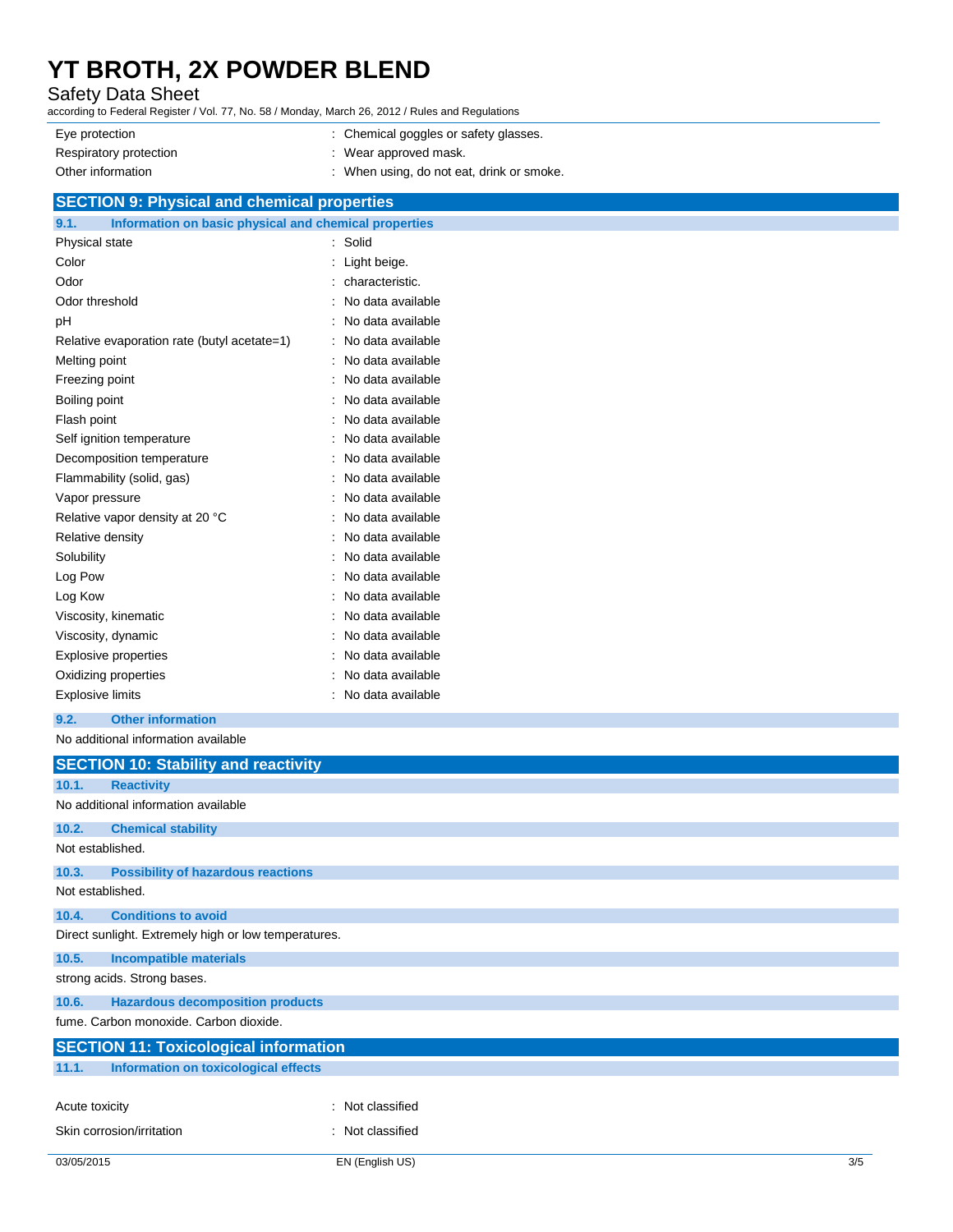### Safety Data Sheet

according to Federal Register / Vol. 77, No. 58 / Monday, March 26, 2012 / Rules and Regulations

| Serious eye damage/irritation                          | : Not classified                                                    |
|--------------------------------------------------------|---------------------------------------------------------------------|
| Respiratory or skin sensitization                      | : Not classified                                                    |
| Germ cell mutagenicity                                 | : Not classified                                                    |
| Carcinogenicity                                        | : Not classified                                                    |
| Reproductive toxicity                                  | Not classified                                                      |
| Specific target organ toxicity (single exposure)       | : Not classified                                                    |
| Specific target organ toxicity (repeated<br>exposure)  | : Not classified                                                    |
| Aspiration hazard                                      | Not classified                                                      |
| Potential Adverse human health effects and<br>symptoms | : Based on available data, the classification criteria are not met. |

| Potential Adverse human health effects and<br>symptoms | : Based on available data, the classification criteria are not met.       |     |
|--------------------------------------------------------|---------------------------------------------------------------------------|-----|
| <b>SECTION 12: Ecological information</b>              |                                                                           |     |
| 12.1.<br><b>Toxicity</b>                               |                                                                           |     |
| No additional information available                    |                                                                           |     |
| 12.2.<br><b>Persistence and degradability</b>          |                                                                           |     |
| YT BROTH, 2X POWDER BLEND (N/A)                        |                                                                           |     |
| Persistence and degradability                          | Not established.                                                          |     |
| 12.3.<br><b>Bioaccumulative potential</b>              |                                                                           |     |
| YT BROTH, 2X POWDER BLEND (N/A)                        |                                                                           |     |
| Bioaccumulative potential                              | Not established.                                                          |     |
| 12.4.<br><b>Mobility in soil</b>                       |                                                                           |     |
| YT BROTH, 2X POWDER BLEND (N/A)                        |                                                                           |     |
| Mobility in soil                                       | $\leq$                                                                    |     |
| 12.5.<br><b>Other adverse effects</b>                  |                                                                           |     |
| Other information                                      | : Avoid release to the environment.                                       |     |
| <b>SECTION 13: Disposal considerations</b>             |                                                                           |     |
| 13.1.<br><b>Waste treatment methods</b>                |                                                                           |     |
| Waste disposal recommendations                         | : Dispose in a safe manner in accordance with local/national regulations. |     |
| Ecology - waste materials                              | : Avoid release to the environment.                                       |     |
| <b>SECTION 14: Transport information</b>               |                                                                           |     |
| In accordance with DOT                                 |                                                                           |     |
| No dangerous good in sense of transport regulations    |                                                                           |     |
| <b>Additional information</b>                          |                                                                           |     |
| Other information                                      | : No supplementary information available.                                 |     |
|                                                        |                                                                           |     |
| <b>ADR</b>                                             |                                                                           |     |
| Transport document description                         | : UN N/A                                                                  |     |
| Packing group (ADR)                                    | : N/A                                                                     |     |
| Hazard identification number (Kemler No.)              | : N/A                                                                     |     |
| Classification code (ADR)                              | : N/A                                                                     |     |
| <b>Transport by sea</b>                                |                                                                           |     |
| No additional information available                    |                                                                           |     |
| <b>Air transport</b>                                   |                                                                           |     |
| No additional information available                    |                                                                           |     |
| <b>SECTION 15: Regulatory information</b>              |                                                                           |     |
| 15.1. US Federal regulations                           |                                                                           |     |
| No additional information available                    |                                                                           |     |
| 03/05/2015                                             | EN (English US)                                                           | 4/5 |